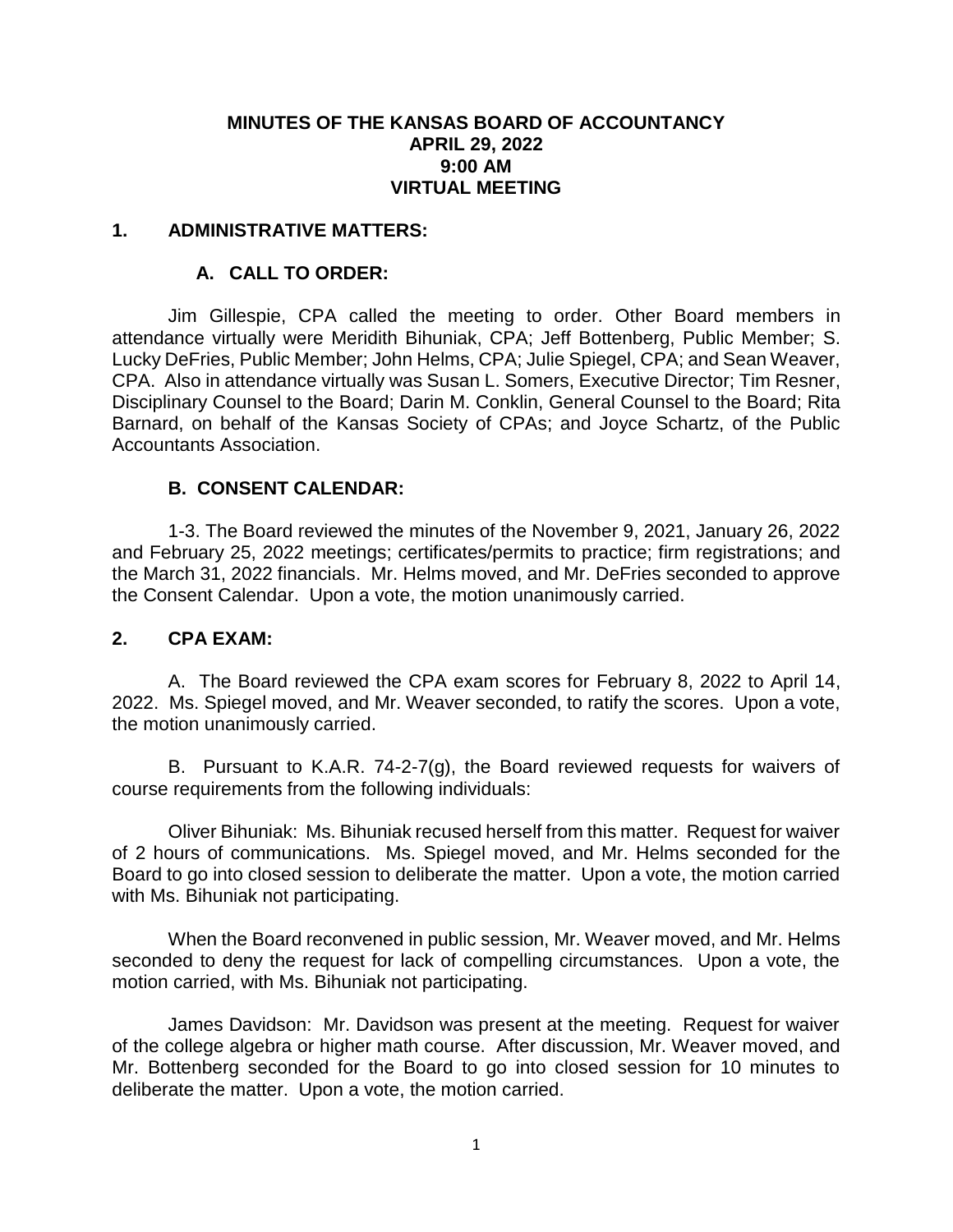The Board reconvened in public session, Mr. Bottenberg moved, and Mr. Weaver seconded to grant the waiver based upon Mr. Davidson's work experience. Upon a vote, the motion carried, with Mr. Helms voting no.

Mitchell Williams: Request for waiver of two hours of communications. After discussion, Mr. Weaver moved, and Ms. Spiegel seconded to approve the waiver based upon compelling circumstances. Upon a vote, the motion carried.

### **3. CPE/CERTIFICATES/PERMITS TO PRACTICE/PEER REVIEW/FIRM REGISTRATIONS:**

A. Ms. Somers presented to the Board the list of firms with peer reviews either due or in process. No action was required to be taken.

B. The Board reviewed requests for extension of Peer Review due dates for the following firms:

Edw. B. Stephenson & Co., CPAs, Chtd. Aaron Iverson appeared virtually before the Board as the authorized representative of the firm, to request the extension of the firm's peer review due date from April 30, 2022 to May 31, 2022 due to residual effects of the pandemic, family health issues and tax season . After discussion, Mr. Weaver moved, and Mr. Helms seconded to approve the request, with no further extensions. Upon a vote, the motion carried.

Motsinger CPA Tax & Accounting, LLC: Ms. Motsinger appeared virtually before the Board as the authorized representative of the firm to request an additional extension of the firm's Peer Review due date. The firm had previously been granted an extension from January 31, 2022 to April 30, 2022 for the reason that the working papers for the attest reports to be peer reviewed were accidentally shredded, which necessitated the recreation of the firm's working papers and reissuance of the attest reports. Presently, the firm requests an additional extension of the Peer Review due date premised on the firm owner's trip to Europe where she tested positive for Covid, and the firm's inability to complete the work necessary to complete the peer review in a timely manner. After discussion, Ms. Spiegel moved, and Mr. Helms seconded, for the Board to go into closed session for 15 minutes to deliberate the matter. Upon a vote, the motion carried.

When the Board reconvened in public session, Mr. Weaver moved, and Mr. Helms seconded, to deny the request for extension of the firm's Peer Review. Upon a vote, the motion carried. Ms. Motsinger was strongly encouraged to complete the firm's Peer Review.

CM & Associates, LLC: The firm is requesting an extension of its Peer Review from April 30, 2022 to May 31, 2022 for the reason that the Team Captain who was to perform the Peer Review was busy with tax season and was not able to undertake the Peer Review in a timely manner. After discussion, Mr. Bottenberg moved, and Mr.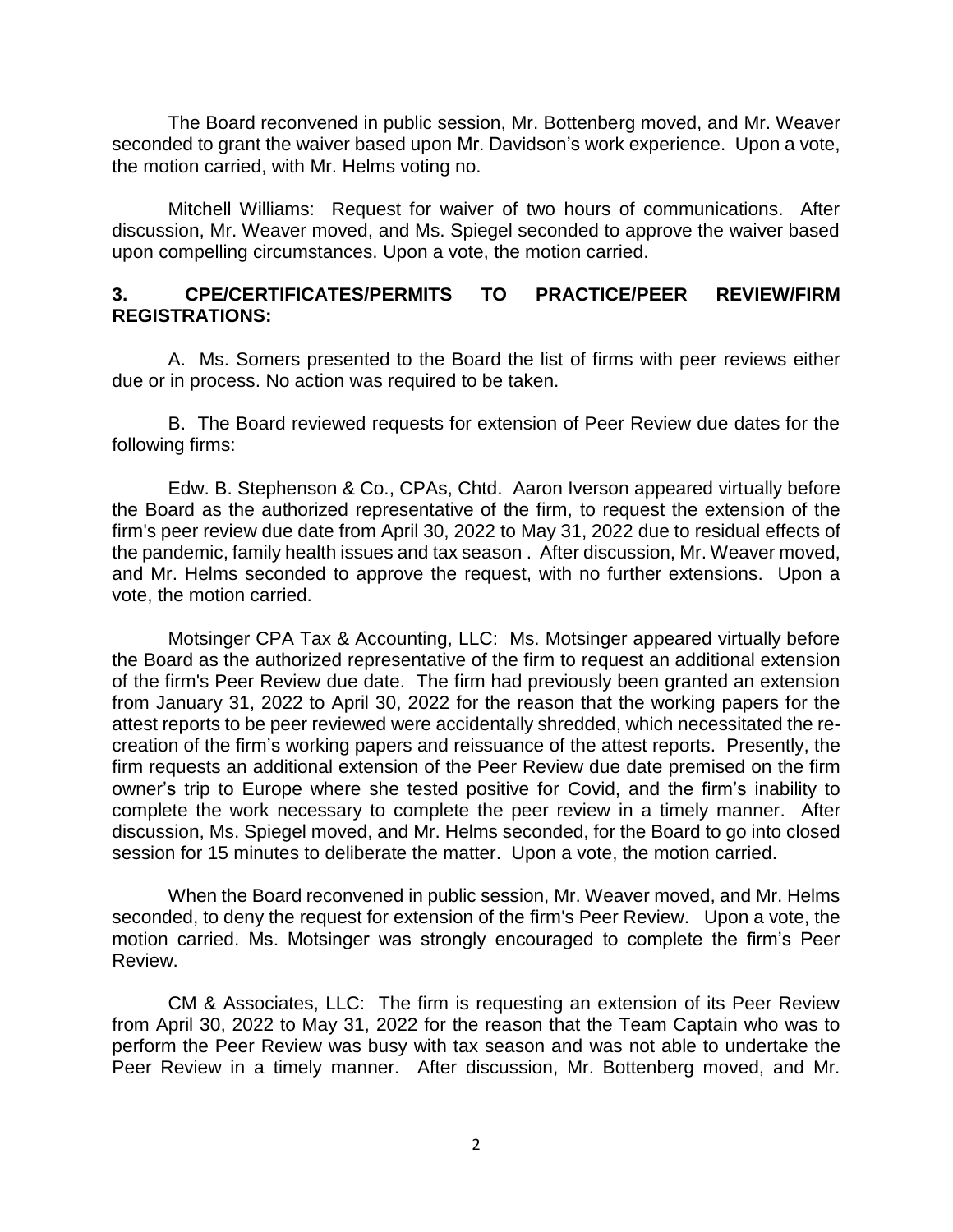DeFries seconded, to approve the extension of the firm's Peer Review to May 31, 2022 with no further extensions. Upon a vote, the motion carried.

## **4. HEARINGS AND DISCIPLINARY ACTIONS:**

**A. J. CORY GAYMAN, CPA; JCG CPA, P.C.:** Ms. Bihuniak, the investigator in this matter, recused herself. Mr. Gayman appeared virtually before the Board and on behalf of the firm. This matter was before the Board for approval of a Stipulation and Consent Order arising from an investigation and subsequent determination that Mr. Gayman had engaged in the practice of certified public accountancy without holding a Kansas certificate and permit; committed a willful violation of a rule of professional conduct, acts discreditable; and engaged in conduct reflecting adversely on his fitness to practice certified public accountancy. The Board also determined that the firm had engaged in the practice of certified public accountancy without a valid firm registration. The terms of the Stipulation and Consent Order required the Respondent to appear before the Board; Respondents to pay a fine in the amount of \$1,000.00 and costs pursuant to K.S.A. 1-206, to include attorney's fees and court reporter fees incurred in the matter; and censure of the Respondents. Applications for certificate, permit and firm registration were approved. After discussion, Mr. Weaver moved, and Ms. Spiegel seconded, to accept the Stipulation and Consent Order. Upon a roll call vote, the motion carried, with Ms. Bihuniak not participating.

**B. HOOD & AASSOCIATES, CPAS, P.C. STIPULATION AND CONSENT ORDER:** Ms. Bihuniak, the investigator in this matter, recused herself. Paul Hood, CPA, appeared virtually before the Board on behalf of the firm. This matter was before the Board for approval of a Stipulation and Consent Order arising from an investigation and subsequent determination that Respondent had engaged in the practice of certified public accountancy without holding a valid firm registration. The terms of the Stipulation and Consent Order required Respondent to appear before the board; to pay a fine in the amount of \$500.00, plus costs, pursuant to K.S.A. 1-206, to include attorney's fees and court reporter fees; and censure. Respondent Firm's application for registration was approved. After discussion, Ms. Spiegel moved, and Mr. Helms seconded to approve the Stipulation and Consent Order. Upon a roll call vote, the motion carried, with Ms. Bihuniak not participating.

**C. AMISHA MEHTA, CPA; MEHTA TAX & ACCOUNTING SRVC, LLC STIPULATION AND CONSENT ORDER:** Ms. Bihuniak, the investigator in this matter, recused herself. Ms. Mehta appeared virtually on behalf of herself and her firm, along with her legal counsel, Joel I. Krieger, of The Krieger Law Firm. This matter was before the Board for approval of a Stipulation and Consent Order arising from an investigation and subsequent determination that Respondent Firm was practicing certified public accountancy without holding a valid firm registration and that Respondent committed a willful violation of a rule of professional conduct and engaged in conduct reflecting adversely on her fitness to practice certified public accountancy. The terms of the Stipulation and Consent Order required Respondent to appear before the Board; Respondent to pay a fine in the amount of \$1,000.00 plus costs, pursuant to K.S.A. 1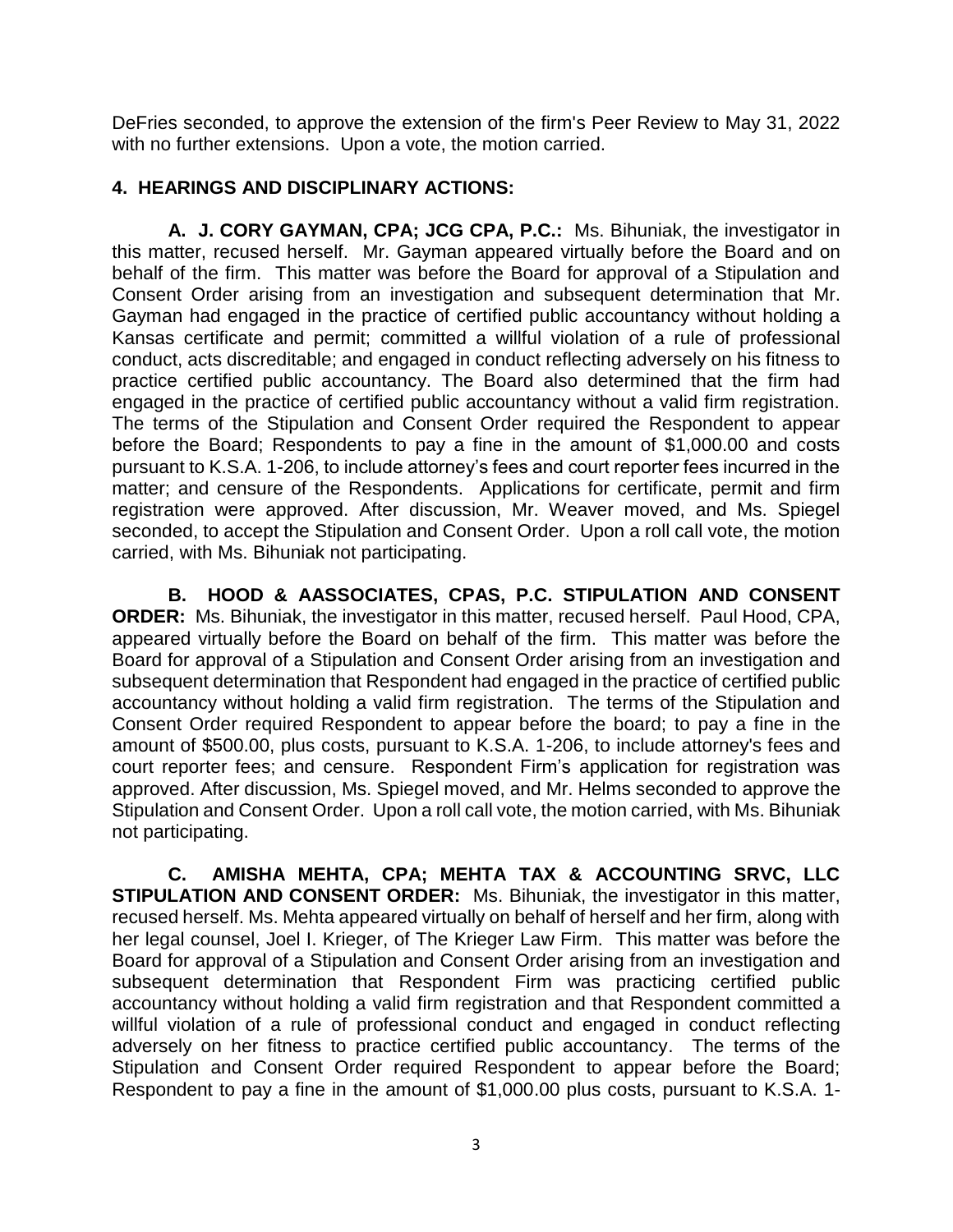206, to include attorney's fees and court reporter fees; and censure of the Respondents. Respondent Firm's application for registration was approved. After discussion, Mr. Weaver moved, and Ms. Spiegel seconded to approve the Stipulation and Consent Order. Upon a roll call vote, the motion carried, with Ms. Bihuniak not participating.

**D. MICHAEL D. PEROO, CPA; MICHAEL D. PEROO, CPA, P.A. STIPULATION AND CONSENT ORDER:** Mr. Weaver, the investigator in this matter, recused himself. Mr. Peroo appeared virtually on behalf of himself and his firm, along with his legal counsel, Charles Fowler, of the Fowler Law Firm. This matter was before the Board for approval of a Stipulation and Consent Order arising from an investigation and subsequent determination that Respondent Firm engaged in the practice of certified public accountancy without a valid firm registration and had failed to timely comply with Peer Review. It was determined that Respondent had committed a willful violation of a rule of professional conduct and engaged in conduct reflecting adversely on his fitness to practice certified public accountancy. The terms of the Stipulation and Consent Order required Respondent to appear before the Board; Respondents to pay a fine in the amount of \$3,000.00 plus costs, pursuant to K.S.A. 1-206, to include attorney's fees and court reporter fees; Respondent Peroo to complete the NASBA Center for Public Trust Ethical Leadership Training Program for Kansas examination and completion of a practice management continuing education course; and censure of Respondents. Respondent Firm's application for registration was approved. After discussion, Ms. Spiegel moved, and Mr. Helms seconded to accept the Stipulation and Consent Order. Upon a roll call vote, the motion carried, with Mr. Weaver not participating.

**E. ELIJAH C. TUTTLE, CPA; ELIJAH C. TUTTLE, LLP STIPULATION AND CONSENT ORDER:** Mr. Weaver, the investigator in this matter, recused himself. Mr. Tuttle appeared virtually before the Board on behalf of himself and his firm. This matter was before the Board for approval of a Stipulation and Consent Order arising from an investigation and subsequent determination that Respondents had willfully violated a rule of professional conduct; i.e., due care; and that Respondent Tuttle had engaged in conduct reflecting adversely on his fitness to practice certified public accountancy. The terms of the Stipulation and Consent Order required Respondent to appear before the Board; Respondents to pay a fine in the amount of \$5,000.00, plus costs, pursuant to K.S.A. 1-206, to include attorney's fees and court reporter fees; Respondent Tuttle to complete the NASBA Center for Public Trust Ethical Leadership Training Program for Kansas examination and completion of a practice management continuing education course; and censure of Respondents. After discussion, Mr. Bottenberg moved, and Mr. DeFries seconded for the Board to go into closed session for fifteen minutes to deliberate the matter.

When the Board reconvened in public session, Mr. Bottenberg moved, and Mr. DeFries seconded, for the Board to accept the Stipulation and Consent Order. Upon a roll call vote, the motion carried, with Mr. Weaver not participating.

` **F. ANNE CHRISTINE WILLMAN, STIPULATION AND CONSENT ORDER:** Mr. Bottenberg, the investigator in this matter, recused himself. Ms. Willman appeared